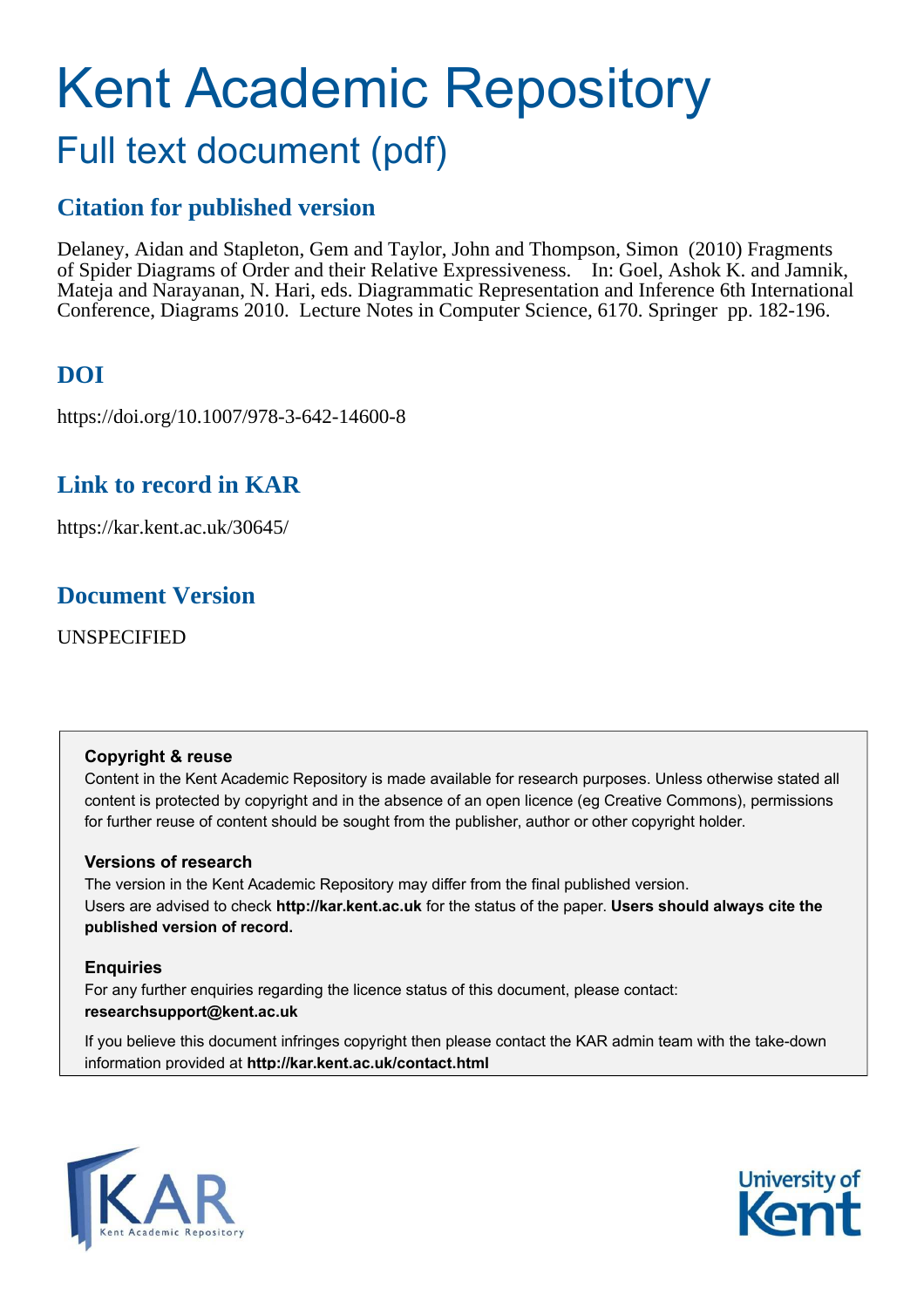## Fragments of Spider Diagrams of Order and their Relative Expressiveness

Aidan Delaney<sup>1</sup>, Gem Stapleton<sup>1</sup>, John Taylor<sup>1</sup>, and Simon Thompson<sup>2</sup>

<sup>1</sup> Visual Modelling Group, University of Brighton. {a.j.delaney,g.e.stapleton,john.taylor}@brighton.ac.uk <sup>2</sup> Computing Laboratory, University of Kent. s.j.thompson@kent.ac.uk

Abstract. Investigating the expressiveness of a diagrammatic logic provides insight into how its syntactic elements interact at the semantic level. Moreover, it allows for comparisons with other notations. Various expressiveness results for diagrammatic logics are known, such as the theorem that Shin's Venn-II system is equivalent to monadic first order logic. The techniques employed by Shin for Venn-II were adapted to allow the expressiveness of Euler diagrams to be investigated. We consider the expressiveness of spider diagrams of order (SDoO), which extend spider diagrams by including syntax that provides ordering information between elements. Fragments of SDoO are created by systematically removing each aspect of the syntax. We establish the relative expressiveness of the various fragments. In particular, one result establishes that spiders are syntactic sugar in any fragment that contains order, negation and shading. We also show that shading is syntactic sugar in any fragment containing negation and spiders. The existence of syntactic redundancy within the spider diagram of order logic is unsurprising however, we find it interesting that spiders or shading are redundant in fragments of the logic. Further expressiveness results are presented throughout the paper. The techniques we employ may well extend to related notations, such as the Euler/Venn logic of Swoboda et al. and Kent's constraint diagrams.

#### 1 Introduction

Recent years have seen the development of a number of diagrammatic logics, including constraint diagrams [1], existential graphs [2], Euler diagrams [3], Euler/Venn [4], spider diagrams [5], and Venn-II [6]. Each of these logics, except constraint diagrams, have sound and complete reasoning systems; for constraint diagrams, complete fragments exist, such as that in [7]. Recently, an extension of spider diagrams has been proposed that permits the specification of ordering information on the universal set [8]; this extension is called spider diagrams of order and is the primary focus of this paper.

By contrast to the relatively large body of work on reasoning with these logics, relatively little exploration has been conducted into their expressive power. To our knowledge, the first expressiveness result for formal diagrammatic logics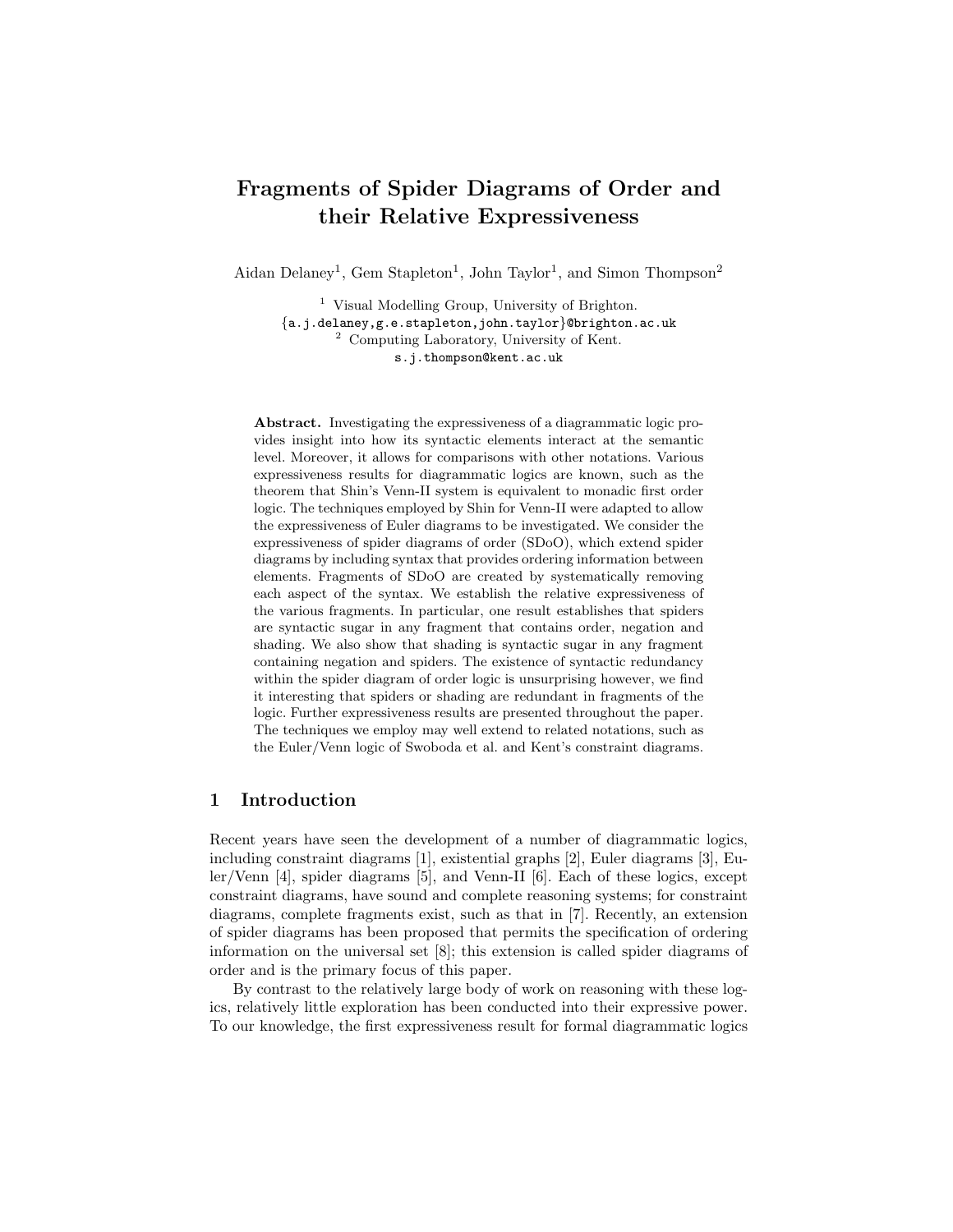was due to Shin, who proved that her Venn-II system is equivalent to Monadic First Order Logic (MFOL) [6]; recall, in MFOL all predicate symbols are one place. Her proof strategy used syntactic manipulations of sentences in MFOL, turning them into a normal form that could easily be translated into a Venn-II diagram. Shin's strategy was adapted to establish that the expressiveness of Euler diagrams with shading was also that of MFOL [9]. Thus, the general techniques used to investigate and evaluate expressiveness in one notation may be helpful in other domains.

It has also been shown that spider diagrams are equivalent to MFOL with equality  $[10]$ ; MFOL $[=]$  extends MFOL by including  $=$ , allowing one to assert the distinctness of elements. To establish the expressiveness of spider diagrams, a different approach to that of Shin's for Venn-II was utilized. The proof strategy involved a model theoretic analysis of the closure properties of the model sets for the formulas of the language. In the case of spider diagrams of order, socalled becasue they provide ordering constraints on elements, it has been shown that they are equivalent to MFOL of Order [11]; MFOL[<] extends MFOL by including  $\lt$ , which is interpreted as a strict total order. MFOL $\lt$  is strictly more expressive than  $\text{MFOL}$  = which, in turn, is strictly more expressive than MFOL. For this expressiveness result, spider diagrams of order were not directly compared MFOL $\leq$ . Instead, it was shown that spider diagrams of order could define precisely the star-free regular languages. It is known that these languages are also precisely those definable by  $\text{MFOL}[\lt]}[12]$ .

In this paper, we establish the relative expressiveness of fragments of spider diagrams of order. If two distinct fragments are equivalent in expressive power then this gives insight into what may be expressed by syntactically different but semantically equivalent fragments. Such insight allows one to consider the manner in which any particular semantic concept may be defined syntactically, possibly leading to more helpful or more appropriate diagrams. If two fragments have differing expressive power then this allows us to identify when certain syntactic elements are necessary for formulating particular semantic concepts. This can allow for more effective diagrams to be chosen when defining concepts. In section 2, we define the syntax and semantics of spider diagrams of order. In section 3, we identify natural fragments of spider diagrams of order and our novel expressiveness results concerning their relative expressiveness.

#### 2 Spider Diagrams of Order

This section provides a brief overview of spider diagrams of order (SDoO), slightly modified from  $[8]$ . Diagram  $d_1$  in figure 1 contains two labelled closed curves, called *contours*. The diagram  $d_1$  contains four minimal regions, called *zones*: one zone is inside just P, another inside just Q, and another is outside both P and Q. The zone inside both P and Q of  $d_1$  is *shaded*. This diagram also contains two *spiders*, s and r. The diagram  $d_2 \triangleleft d_3$  is a compound spider diagram of order.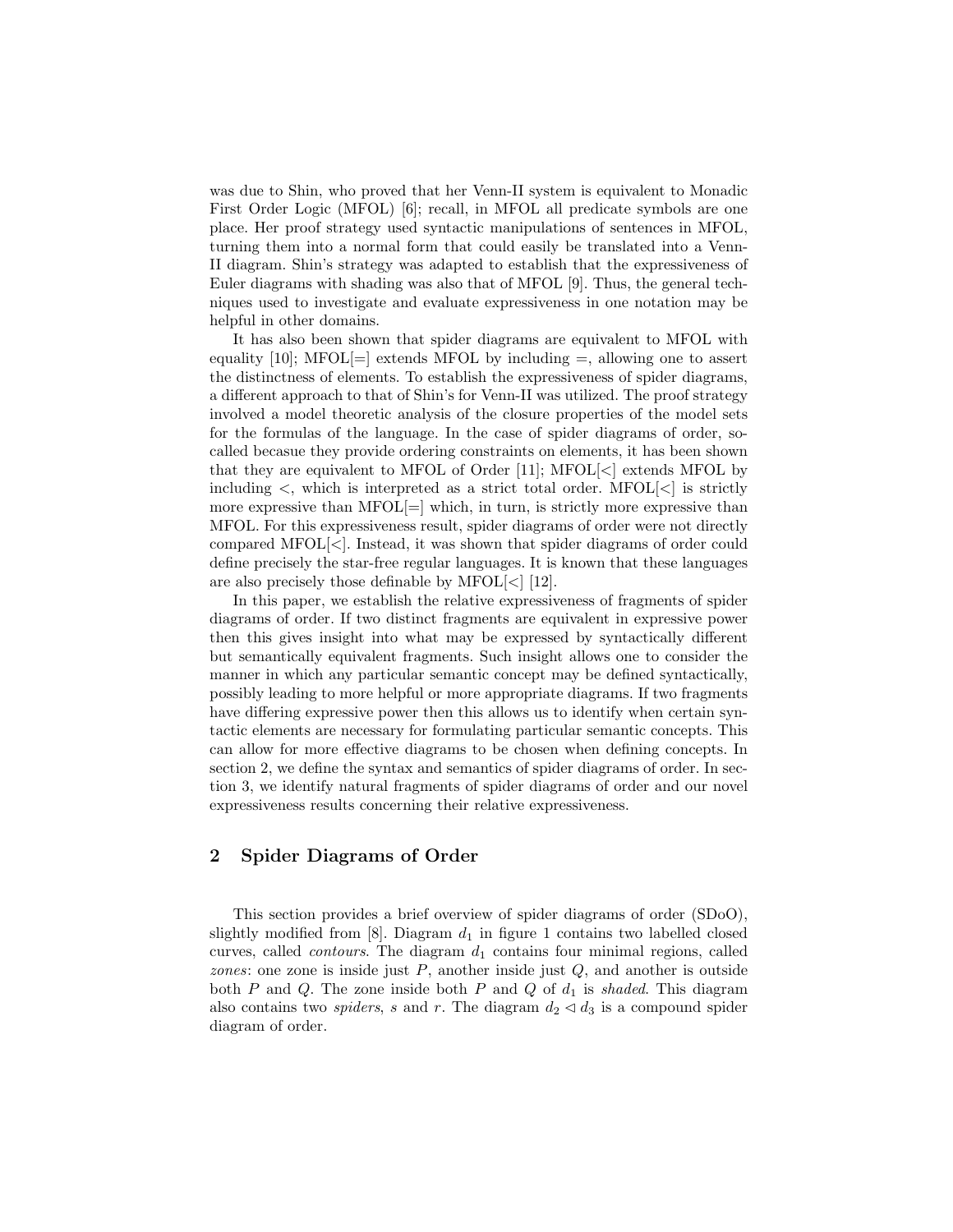

Fig. 1. A unitary diagram and a compound spider diagram.

First, we formally define the syntax, before proceeding to the semantics. The contour labels in spider diagrams are selected from a set C. A *zone* is defined to be a pair,  $(in, out)$ , of finite, disjoint subsets of C. The set in contains the labels of the contours that the zone is inside whereas out contains the labels of the contours that the zone is outside. The set of all zones is denoted Z. A *region* is a set of zones. To describe the spiders in a diagram, it is sufficient to say how many spiders are placed in each region. Thus, the abstract definition of a spider diagram will specify the labels used, the zones, the shaded zones and use a set of spider identifiers to describe the spiders.

Definition 1 (Delaney et. al. [11]). *A* unitary spider diagram of order*,* d, is a quadruple  $\langle C, Z, ShZ, SI \rangle$  where:

- *1.*  $C = C(d) \subseteq \mathcal{C}$  *is a finite set of contour labels,*
- 2.  $Z = Z(d) \subseteq \{(in, C in) : in \subseteq C\}$  *is a set of zones,*
- *3.*  $ShZ \subseteq Z(d)$  *is a set of shaded zones, and*
- 4.  $SI = SI(d) \subsetneq \mathbb{N}^+ \times \mathbb{P}Z$  *is a finite set of spider identifiers such that for all*  $(n, r), (m, s) \in SI(d)$  *if*  $r = s$  *then*  $n = m$ *.*

*The set of spiders in d is defined to be*  $S(d) = \{(i, r) : (n, r) \in SI(d) \land 1 \leq$  $i \leq n$ . The symbol  $\perp$  *is also a unitary spider diagram of order. If*  $d_1$  *and*  $d_2$ *are spider diagrams of order then*  $(d_1 \vee d_2)$ ,  $(d_1 \wedge d_2)$ ,  $(d_1 \triangleleft d_2)$  *and*  $\neg d_1$  *are* spider diagrams of order*. Any diagram that is not a unitary diagram is a* compound *diagram.*

The abstract syntax of the diagram  $d_1$  in figure 1 is

$$
C(d_1) = \{P, Q\},
$$
  
\n
$$
Z(d_1) = \{(\{\}, \{P, Q\}), (\{P\}, \{Q\}), (\{Q\}, \{P\}), (\{P, Q\}, \{\})\},
$$
  
\n
$$
ShZ(d_1) = \{(\{P, Q\}, \{\})\},
$$
  
\n
$$
SI(d_1) = \{ (1, \{(\{P, Q\}, \{\})\}), (1, \{(\{Q\}, \{P\}), (\{P, Q\}), \{\})\} \}.
$$

By convention, we employ a lower-case  $d$  to denote a spider diagram. An upper case  $D$  will denote an arbitrary diagram. It is also useful to identify which zones could be present in a unitary diagram, given the label set, but are not present; semantically, *missing* zones provide information.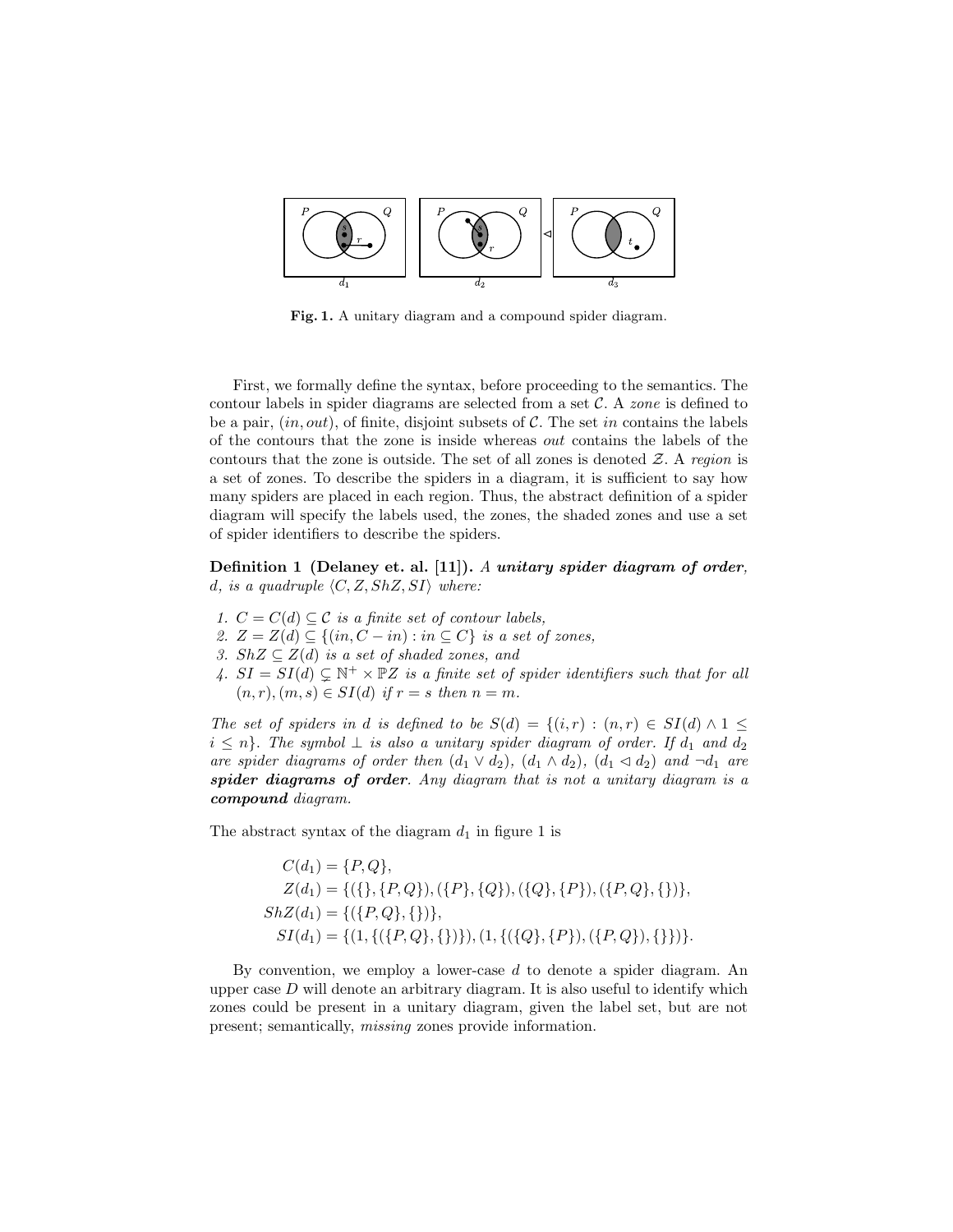Definition 2 (Howse et. al. [5]). *Given a unitary diagram,* d*, a zone* (in, out) *is* missing from d if it is in the set  $\{(in, C(d) - in) : in \subseteq C(d)\} - Z(d)$  with *the set of such zones denoted*  $MZ(d)$ *. If*  $MZ(d) = \emptyset$  *then* d *is in* **Venn form**.

Unitary diagrams make statements about sets (represented by contours) and their cardinalities (by using spiders and shading). The spiders in  $d_1$ , figure 1, represent distinct elements in the sets represented by the regions in which they are placed; spiders provide lower bounds on set cardinality. The spider  $r$  provides disjunctive information: the element it represents is in one of the sets represented by the zones in which it is placed. Shading places an upper bound on set cardinality: in a shaded region, all elements must be represented by spiders. Taken together, the spiders  $s$  and  $r$  allow for the set represented by the shaded zone to contain between 1 and 2 elements. The semantics of spider diagrams are modelbased: a model is an assignment of sets to contour labels that agrees with the intended meaning of the diagram.

**Definition 3 (Delaney et. al. [11]).** An interpretation is a triple  $I = (U, \leq)$  $\mathcal{A}, \Psi$ ) where U is called the universal set and  $\Psi: \mathcal{C} \to \mathbb{P} U$  is a function that assigns *a subset of* U *to each contour label and* < *is a strict total order on* U*. The function* Ψ *can be extended to interpret zones and regions as follows:*

- *1. each zone,*  $(a, b) \in \mathcal{Z}$ *, represents the set*  $\bigcap$ l∈a  $\Psi(l)\cap\bigcap$ l∈b  $(U - \Psi(l))$  *and*
- 2. each region,  $r \in \mathbb{P}Z$ , represents the set which is the union of the sets repre*sented by* r*'s constituent zones.*
- *If*  $U = \emptyset$  *then I is the empty interpretation.*

**Definition 4 (Delaney et. al. [11]).** *Let*  $I = (U, \langle \cdot, \Psi \rangle)$  *be an interpretation and let*  $d \neq \perp$  *be a unitary spider diagram. Then I is a model for <i>d*, denoted  $m \models d$ , if and only if the following conditions hold.

- *1.* The missing zones condition *All of the missing zones represent the empty set, that is,*  $z\in M\bar{Z}(d)$  $\Psi(z)=\emptyset$  .
- *2.* The function extension condition *There exists an extension of* Ψ *to spiders,*  $\Psi : \mathcal{C} \cup S(d) \rightarrow \mathbb{P}U$  *for which the following hold.* 
	- *(a)* The spiders' locations condition *All spiders represent elements (strictly, singleton sets) in the sets represented by the regions in which they are*  $placed: \forall (i, r) \in S(d)$   $(\Psi(i, r) \subseteq \Psi(r) \land |\Psi(i, r)| = 1)$ .
	- *(b)* The distinct spiders condition *Distinct spiders denote distinct elements:*  $\forall s_1, s_2 \in S(d)(\Psi(s_1) = \Psi(s_2) \Rightarrow s_1 = s_2)$ .
	- *(c)* The shading condition *Shaded regions represent a subset of elements denoted by spiders:*  $\Psi(ShZ(d)) \subseteq \bigcup \Psi(s)$ *.*  $s\in S(d)$

*If*  $d = \perp$  *then no interpretation is a model for d.*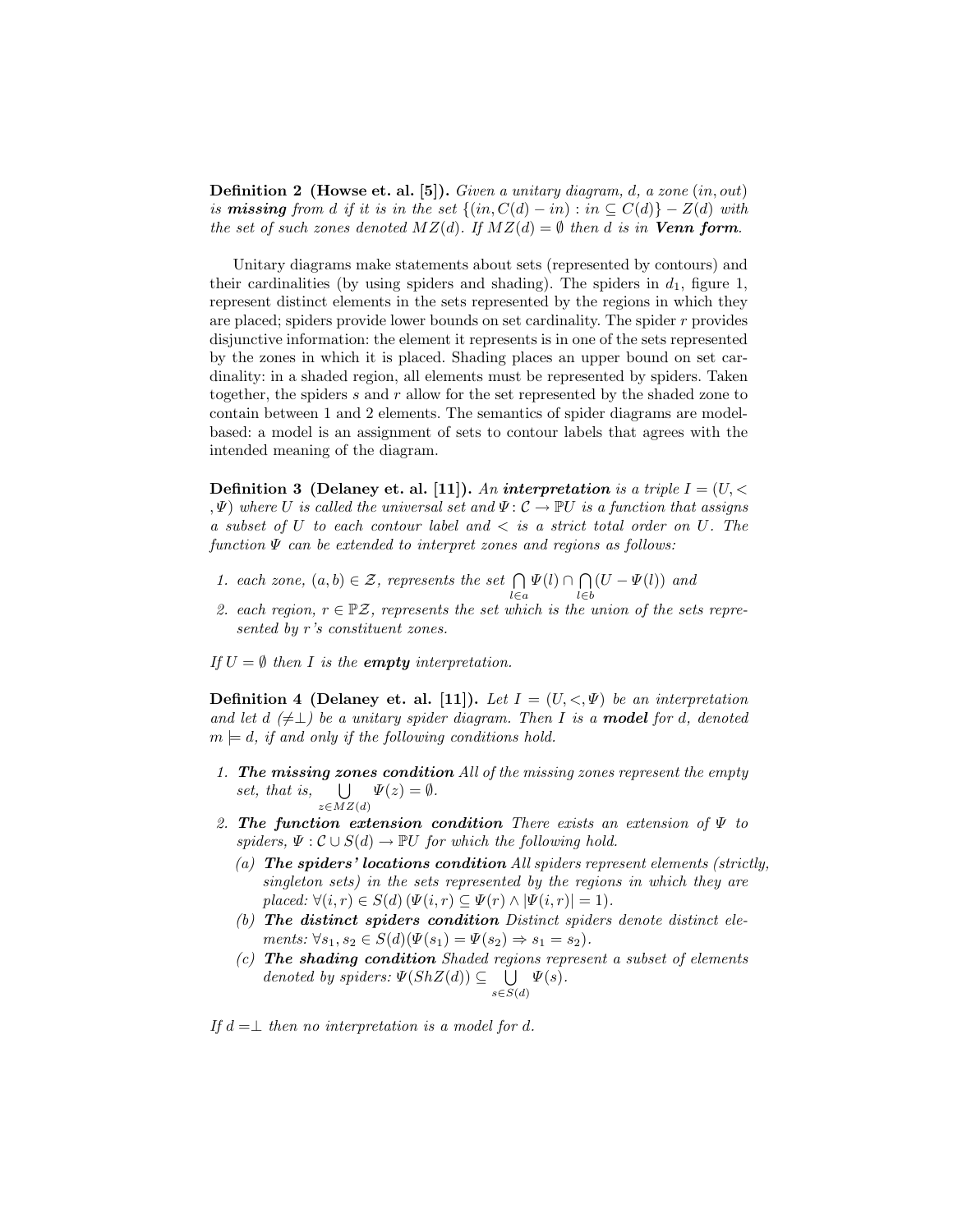The interpretation  $m = (U, \langle \Psi \rangle)$  where  $U = \{1, 2, 3, 4\}, \langle \Psi \rangle$  is the natural order over U,  $\Psi(P) = \{2\}$  and  $\Psi(Q) = \{2,3\}$  is a model for the diagram  $d_1$ in figure 1, but not for  $d_2$  or  $d_3$ . For compound diagrams, the definition of a model extends inductively. In the case of  $\neg D_1$ ,  $D_1 \vee D_2$  and  $D_1 \wedge D_2$  the extension is obvious. A diagram of the form  $D_1 \triangleleft D_2$  provides a constraint on the interpretation of  $\lt$ . For instance,  $d_2 \lt d_3$  in figure 1 asserts, in part, that no elements in  $P \cap Q$  can be ordered after the elements represented by s and r in  $d_2$ . We need to ensure that the ordering information provided by an interpretation respects the intended meaning of the diagram.

Definition 5 (adapted from Ebbinghaus & Flum [13]). Let  $I_1 = (U_1, \langle U_1 \rangle)$  $, \Psi_1$ ) and  $I_2 = (U_2, \langle 2, \Psi_2 \rangle)$  *be interpretations where*  $U_1$  *and*  $U_2$  *are disjoint. The* ordered sum of  $I_1$  and  $I_2$ , denoted  $I_1 + I_2$ , is defined to be the interpretation  $I_3 = (U_3, \langle 3, \Psi_3 \rangle)$  *such that* 

*1.*  $U_3 = U_1 \cup U_2$ *2.*  $\lt_3 = \lt_1 ∪ \lt_2 ∪ \{(u_1, u_2) : u_1 \in U_1 ∧ u_2 \in U_2\}$ *, and 3. for each*  $c \in \mathcal{C}$ ,  $\Psi_3(c) = \Psi_1(c) \cup \Psi_2(c)$ .

**Definition 6.** Let  $I = (U, \leq, \Psi)$  be an interpretation and let D be a compound *diagram. Then* I *is a* model *for* D *provided:*

- *1. if*  $D = D_1 \vee D_2$  *then I models D whenever I models*  $D_1$  *or I models*  $D_2$ *,*
- 2. if  $D = D_1 \wedge D_2$  then I models D whenever I models  $D_1$  and I models  $D_2$ ,
- *3. if*  $D = \neg D_1$  *then I* models *D* whenever *I* does not model  $D_1$ *, and*
- 4. if  $D = D_1 \triangleleft D_2$  *then* I models D whenever there exist interpretations  $I_1$  and  $I_2$  *such that*  $I = I_1 + I_2$  *and*  $I_1$  *models*  $D_1$  *and*  $I_2$  *models*  $D_2$ *.*

For the purpose of establishing relative expressiveness, we need the notion of *satisfiability* and to know when two diagrams are *semantically equivalent*.

Definition 7 (Delaney et. al. [11]). *Spider diagrams of order,*  $D_1$  *and*  $D_2$ *, are* semantically equivalent *provided they have exactly the same models. If*  $D_1$  *has a model then we say that*  $D_1$  *is satisfiable.* 

#### 3 Expressiveness

We will now establish the relative expressiveness of various fragments of spider diagrams of order. In subsection 3.1 we define our notation for discussing fragments of SDoO and in subsection 3.2 we summarize previously known expressiveness results. Then in subsections 3.3 and 3.4 we provide definitions and results that are helpful for our analysis. The remainder of this section provides new expressiveness results.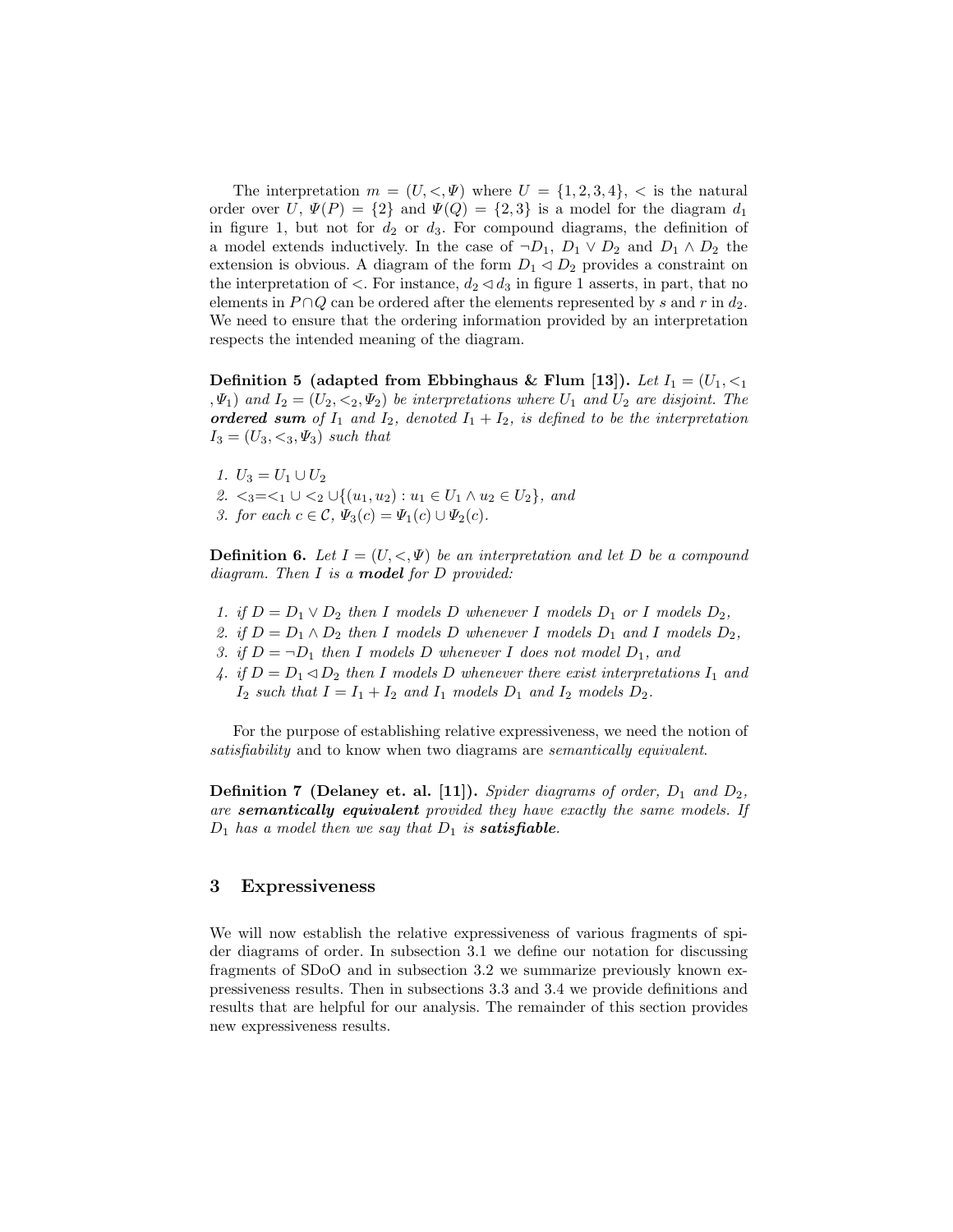|                | $\vert_{[C D N O S p S h]} \vert\vert - C - D - N - O - Sp - Sh \vert$ |  |  |  |  |
|----------------|------------------------------------------------------------------------|--|--|--|--|
|                |                                                                        |  |  |  |  |
|                |                                                                        |  |  |  |  |
| $-\mathcal{N}$ |                                                                        |  |  |  |  |
|                |                                                                        |  |  |  |  |
|                |                                                                        |  |  |  |  |
|                |                                                                        |  |  |  |  |

Table 1. Summary of known relative expressiveness results.

#### 3.1 Fragments of Spider Diagrams of Order

We observe that spider diagrams of order can be thought of as being built from Euler diagrams, with various syntactic additions. We view (unitary) Euler diagrams as the basic building blocks and this motivates our method of defining natural fragments of SDoO. To these basic building blocks we can add connectives  $(\wedge, \vee, \triangleleft)$ , the negation operation  $(\neg)$ , spiders, and shading. Using any set of these additions to Euler diagrams gives rise to a fragment of SDoO.

We denote the unitary Euler diagrams fragment by  $ED$ . Using notation similar to that seen in description logics,  $ED[C]$  is taken to be the class of Euler diagrams formed by joining them with the conjunction, ∧, operator. Equivalently, this is the fragment of SDoO in which there are no spiders, no shading, no negation, and the only logical connective is ∧. If we wanted to include spiders,  $Sp$  and conjunction,  $C$ , but no other operators and no shading then this fragment would be denoted by  $ED[C, Sp]$ . Given some list,  $IncSyn$ , that is a sublist of  $[C, D, N, O, Sp, Sh]$ , the fragment  $ED[IncSyn]$  is then defined in the obvious manner, where  $C=$ conjunction,  $D=$ disjunction,  $N=$ negation,  $O=$ order  $(\lhd)$ ,  $Sp = \text{spiders}$ , and  $Sh = \text{shading}$ . Thus, 'full' SDoO is  $ED[C, D, N, O, Sp, Sh]$ . Importantly, we define it to be the case that fragments with no shading also do not include unitary diagrams with missing zones, since such zones can be replaced by shaded zones. We will frequently omit ED from the fragment description and write, for example,  $[CSp]$  rather than  $ED[C, Sp]$ .

#### 3.2 Known expressiveness results

Known results for relative expressive power are summarized in table 1; all of these results were presented in the introduction, follow immediately from them, or appear elsewhere in the literature (primarily in [5]). The column headings give a fragment of SDoO, with the second column considering SDoO: [CDNOSpSh]. The third through eight columns define the fragment of [CDNOShSp] without the syntax indicated by the heading i.e. the  $-C$  column is the fragment [DNOSpSh]. Similarly, each row removes a (second) piece of syntax from the fragment, giving another fragment. Thus, column 3 in row 5 identifies that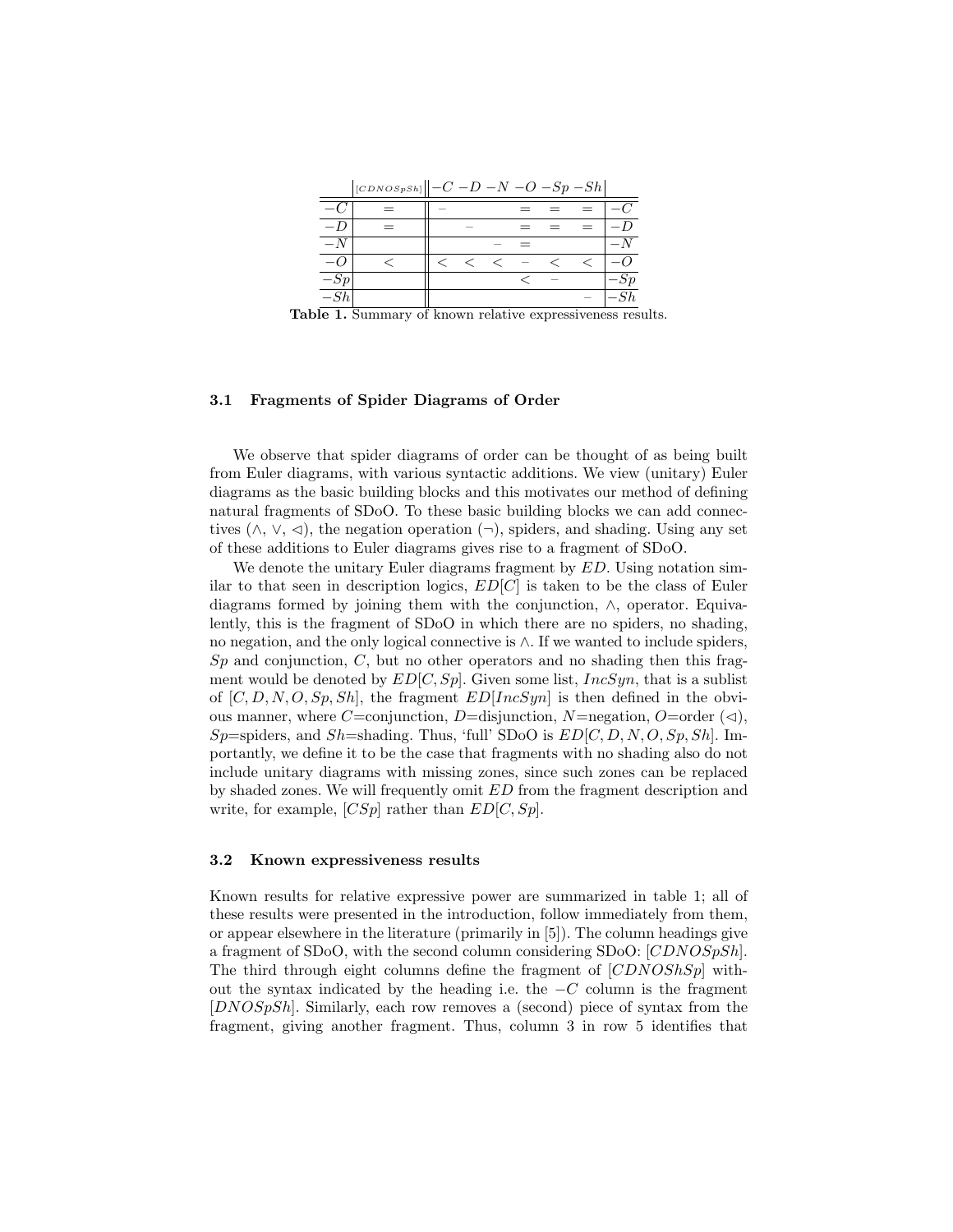

Fig. 2. Creating an  $\alpha$ -diagram.

 $[DNOSpSh]$  has greater expressiveness than  $[DNSpSh]$ . In this paper, we complete most of the missing entries in table 1.

#### 3.3 The  $\alpha$ -diagram fragments

Spiders whose habitats comprise more than one zone make disjunctive statements within a unitary diagram. However, it has been observed that this disjunctive information can also be made using a compound diagram. For example,  $d_4$  in figure 2 is semantically equivalent to  $d_5 \vee d_6$ . One approach to investigating expressiveness is to consider only diagrams whose spiders are placed in single zones. Such diagrams are called  $\alpha$ -diagrams [5].

Theorem 1 (Howse et al. [5]). *Every unitary diagram is semantically equivalent to a disjunction of unitary* α*-diagrams.*

Theorem 2. *Let* D<sup>1</sup> *be drawn from a fragment,* F*, of SDoO that contains*

- *1. disjunction* (D)*, or*
- *2. conjunction* (C) *and negation* (N)*.*

*Then there exists an*  $\alpha$ -diagram,  $D_2$ , also in F, such that  $D_1$  is semantically *equivalent to*  $D_2$ *.* 

*Proof (Sketch)*. The proof follows by induction on the depth of  $D_1$  in the inductive construction of diagrams, with the base case provided by theorem 1.

#### 3.4 Literals

As well as reducing expressiveness questions to those for  $\alpha$ -diagrams, it is also helpful to consider unitary diagrams that contain information in, at most, one zone. For example, the unitary  $\alpha$ -diagram,  $d_7$ , in figure 3 contains exactly two zones which provide semantic information, and is semantically equivalent to  $d_8 \wedge d_9$ . The diagrams  $d_8$  and  $d_9$  are called *literals*, since they give information about exactly one zone; we say that they are *literal parts* of  $d_7$ . All diagrams in this example are in Venn form; missing zones would provide semantic information and we are seeking diagrams that provide information about a single zone. Our definition of a literal extends that of an Euler diagram literal [9].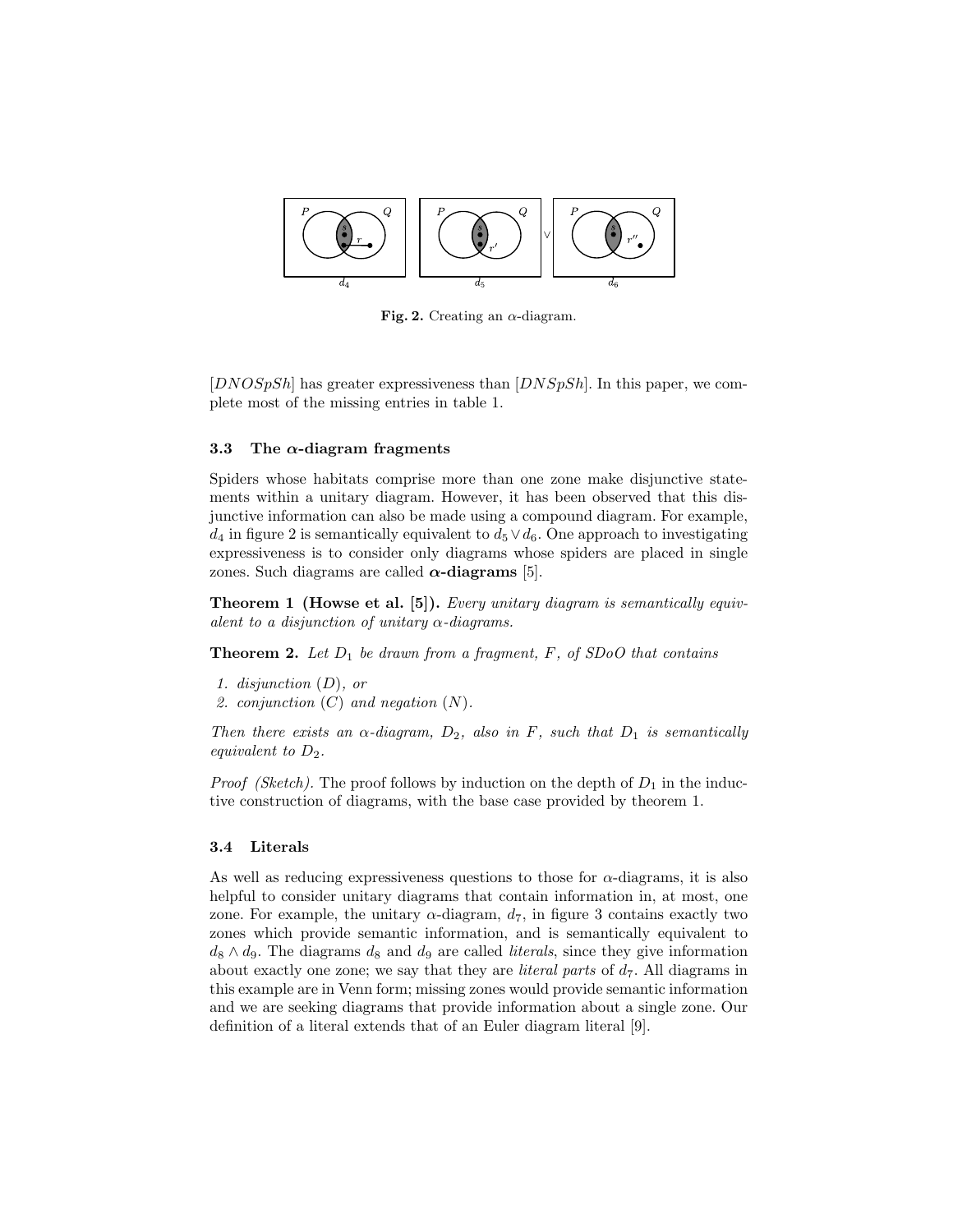

Fig. 3. Creating a diagram in literal form.

Definition 8. *Let* d *be a unitary* α*-diagram in Venn form that contains at most one zone which contains spiders or shading. Then* d *and* ¬d *are called* literals*. The diagram* d *is a* positive *literal, whereas* ¬d *is a* negative *literal.*

Definition 9. *Let* D *be an SDoO. If each unitary part of* D *is a literal or* ⊥ *then* D *is in* literal form*.*

**Definition 10.** Let  $d_1 \neq \perp$  be a unitary  $\alpha$ -diagram. A **literal part** of  $d_1$  is *a positive literal,* d2*, that is formed from* d<sup>1</sup> *by adding all missing zones to the zone set and shaded zone set and, subsequently, deleting the spiders and shading from all except at most one zone.*

**Theorem 3.** Let  $d \neq \perp$  be a unitary  $\alpha$ -diagram. Then d is semantically equiv*alent to the conjunction of its literal parts.*

*Proof (Sketch)*. Since d is a unitary  $\alpha$ -diagram it contains no disjunctive information, and so the semantics of the whole diagram is equivalent to the conjunction of the constraints in each zone.

Theorem 4. *Let* D<sup>1</sup> *be drawn from a fragment,* F*, of SDoO that contains either*

- *1. disjunction* (D) *and conjunction* (C)*, or*
- *2. disjunction and negation* (N)*, or*
- *3. conjunction and negation* (N)*.*

*Then there exists*  $D_2$ *, also in*  $F$ *, in literal form such that*  $D_1$  *is semantically equivalent to*  $D_2$ *.* 

*Proof (Sketch).* Noting that conversion of  $D_1$  to an  $\alpha$ -diagram requires either disjunction or both conjunction and negation, we can use theorem 2 to reduce  $D_1$ to an  $\alpha$ -diagram. The proof then follows by induction on the depth of  $D_1$  in the inductive construction of diagrams, with the base case provided by theorem 3.

#### 3.5 Removing spiders

Some of our fragments do not contain spiders so we need to know whether their absence impacts expressiveness. Intuitively, one might expect their removal to decrease expressiveness, but this is not always so. Figure 4 demonstrates that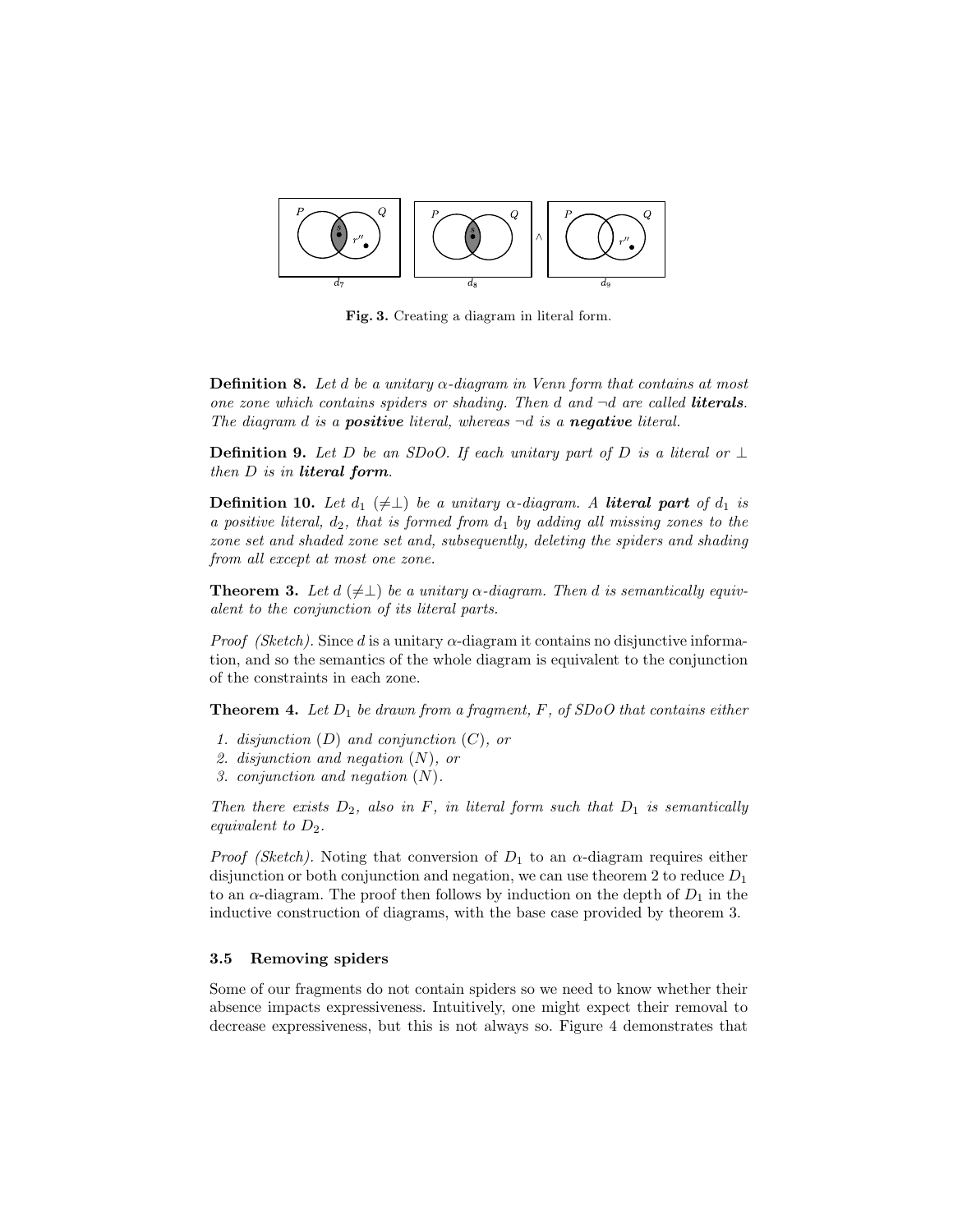

Fig. 4. Removing spiders from literal  $d_8$  in figure 3.

it is possible to remove spiders from a positive literal without altering expressiveness provided we have access to negation, order, and shading:  $d_8$  (figure 3) is semantically equivalent to  $\neg d_{10} \wedge \neg (\neg d_{11} \triangleleft \neg d_{12})$ , in figure 4.

**Definition 11.** Let  $d_1$  be a positive literal with a zone z containing spiders. *Then the spider-free diagram associated with*  $d_1$  *is a copy of*  $d_1$  *except that* z *contains no spiders and* z *is shaded.*

We adopt the notation  $d^n$  to mean  $d \triangleleft d \triangleleft ... \triangleleft d$  (*n* times).

**Theorem 5.** Let  $d_1$  be a positive literal, with the zone z containing exactly n  $spiders.$  Let  $d_2$  be the spider-free diagram associated with  $d_1$ . If  $z$  is not shaded  $then\ d_1$  *is semantically equivalent to*  $(\neg d_2)^n$ . If z *is shaded then*  $d_1$  *is semantically equivalent to*  $(\neg d_2)^n \wedge \neg (\neg d_2)^{n+1}$ *.* 

*Proof (Sketch)*. The models of  $\neg d_2$  are those interpretations containing at least one element in  $\Psi(z)$ . The models of  $\neg d_2 \triangleleft \neg d_2$  are, therefore, those interpretations which contain at least two elements in  $\Psi(z)$ . The result follows.

Theorem 6. *Let* D<sup>1</sup> *be be a diagram drawn from any fragment,* F*, of spider diagrams of order, provided that* F *contains negation (*N*), order (*O*), and shading* (Sh), and at least one of conjunction (C) and disjunction (D). Then  $D_1$  *is semantically equivalent to some diagram,*  $D_2$ *, also in* F*, such that*  $D_2$  *contains no spiders.*

*Proof.* Since we have negation, having one or both of conjunction and disjunction does not alter expressiveness. Thus, without loss of generality, our proof assumes we have access to both  $C$  and  $D$ . Theorem 2 allows us to replace  $D_1$  by an  $\alpha$ -diagram, whilst remaining within F. Theorem 4 allows us to reduce the  $\alpha$ diagram to literal form, again whilst remaining within  $F$  (this replacement uses C). The result then essentially follows by theorem 5 (which uses N and C).

Theorem 6 allows us to complete some of row concerning removal of spiders in table 1; see table 2 (new results shown in bold typeface).

Theorem 7. *Euler diagrams of order are equivalent in expressiveness to SDoO.*

*Proof (Sketch).* This theorem is a restatement of theorem 6 with respect to the specific fragment  $ED[C, D, N, O, Sh].$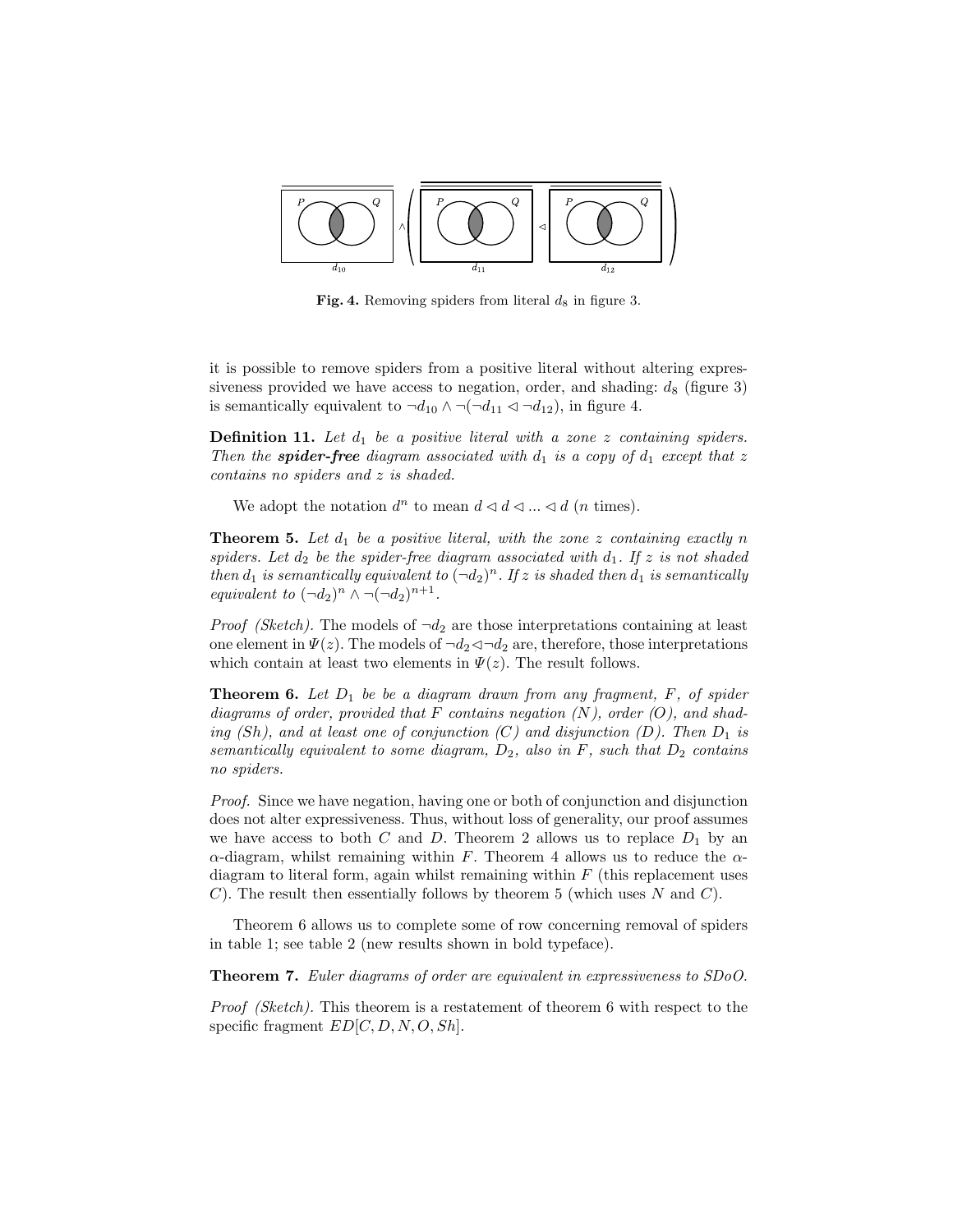

There are two entries to be completed in table 2. Concerning the first, spiders are removed from  $ED[C, D, O, Sp, Sh]$  to give  $ED[C, D, O, Sh]$ . The following theorem allows us to deduce that this reduces expressiveness.

**Theorem 8.** Let  $D \in ED[C, D, O, Sh]$ . If D is satisfiable then  $I = (\emptyset, \langle, \Psi \rangle)$ *models* D*.*

*Proof (Sketch)*. The proof proceeds by induction on the depth of D in the inductive construction. Assume  $D$  has a model. Trivially, if  $D$  is a unitary diagram then D contains no spiders and I models D. If  $D = D_1 \wedge D_2$  or  $D = D_1 \vee D_2$ then the result follows trivially. Consider  $D = D_1 \triangleleft D_2$ . D is satisfiable if and only if both  $D_1$  and  $D_2$  are satisfiable. Should this be the case, I models  $D_1$ and I models  $D_2$ , by assumption. Now,  $I = I + I$ , so I models D. Hence D is modelled by the empty interpretation.

Corollary 1. ED[C, D, O, Sp, Sh] *is more expressive than* ED[C, D, O, Sh]*.*

Theorem 9. *Any diagram drawn from* ED[C, D, N, O] *is modelled by every interpretation or is not modelled by any interpretation.*

*Proof (Sketch).* The property of being equivalent to true or equivalent to false holds for the unitary diagrams in this language, and the property is preserved when formulas are conjoined, disjoined, negated or connected with product,  $(O)$ .

Thus, the  $ED[C, D, N, O]$  fragment is not terribly interesting: it can only make statements that are either valid or contradictory. We immediately have the following corollary and are now able complete the 'remove spiders' row.

**Corollary 2.**  $ED[C, D, N, O, Sp]$  *is more expressive than*  $ED[C, D, N, O]$ *.* 

#### 3.6 Removing shading

We now proceed to show that, under some circumstances, shading is syntactic sugar. For example, the diagram  $d_{13} \wedge d_{14}$  presented in figure 3 is semantically equivalent to  $d_8$  in figure 5. Intuitively,  $d_8$  tells us that the shaded zone represents a set containing exactly 1 element, which is equivalent to saying there are at least 1 element  $(d_{13})$  and not at least 2 elements  $(\neg d_{14})$ .

**Theorem 10.** Let  $d$  be a positive literal with a shaded zone,  $z$ . Let  $d_1$  be a copy *of* d, except that z contains no shading. Let  $d_2$  be a copy of d except that z con*tains no shading and exactly one more spider than in* d*. Then* d *is semantically equivalent to*  $d_1 \wedge \neg d_2$ *.*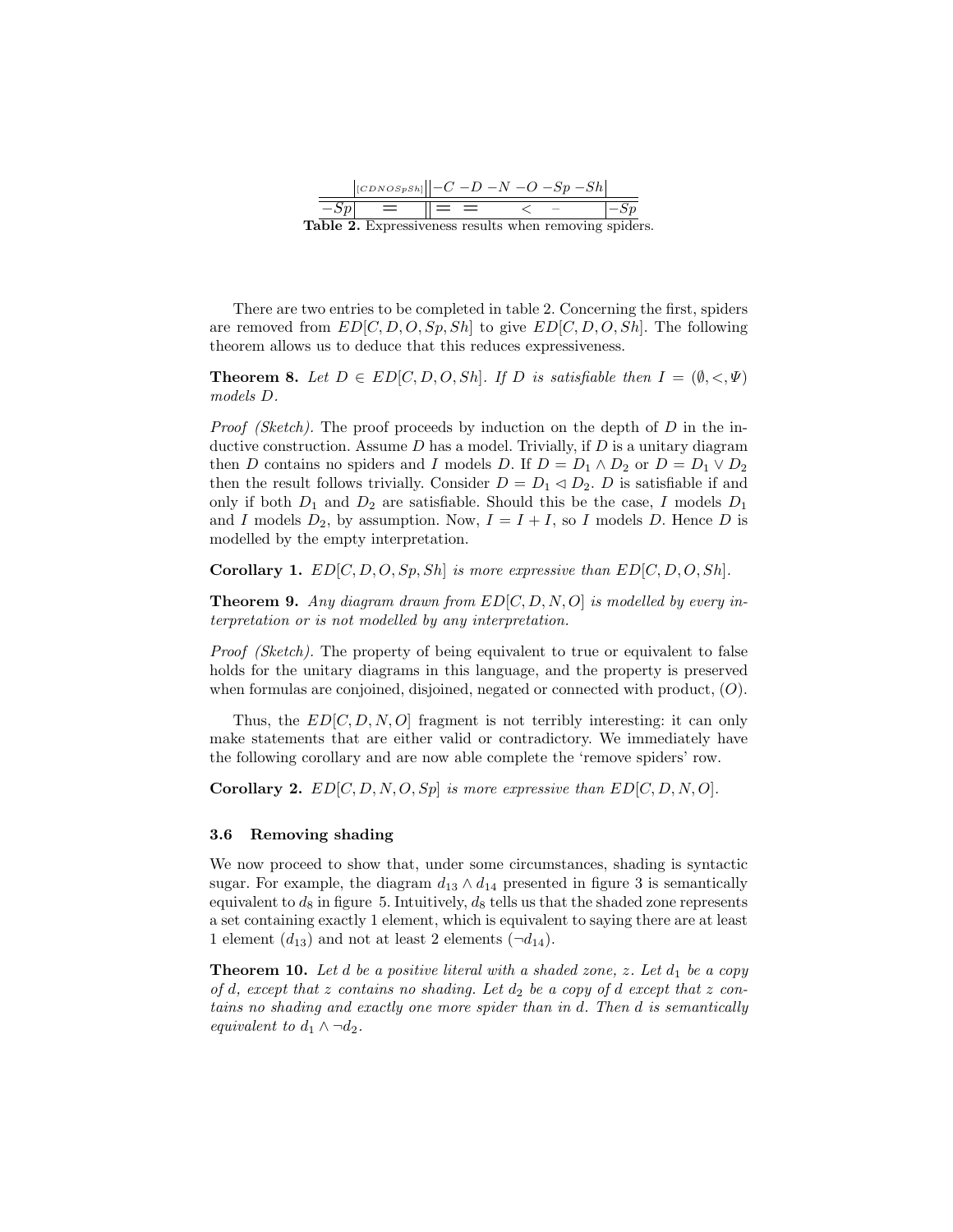

Fig. 5. Removing shading from literal  $d_8$  in figure 3.

|  | $\left _{[CDNOSpSh]} \right    -C -D -N -O -Sp -Sh  $  |  |     |         |
|--|--------------------------------------------------------|--|-----|---------|
|  | $-Sh$ $=$ $\parallel$ $=$ $=$                          |  | $=$ | $  -Sh$ |
|  | Table 3. Expressiveness results when removing shading. |  |     |         |

*Proof (Sketch).* Let  $I = (U, \langle \Psi \rangle)$  be an interpretation that models d. It follows that  $|\Psi(z)| = n$ , where *n* is the number of spiders in *z*, since *z* is shaded and *d* is an  $\alpha$ -diagram. Clearly, I is a model for  $d_1$ , since z contains n spiders in  $d_1$ . In  $d_2$ , z contains  $n+1$  spiders, so any model for  $d_2$  has  $|\Psi(z)| \geq n+1$ . Thus, I does not model  $d_2$ , so I models  $\neg d_2$ . Hence, I models  $d_1 \wedge \neg d_2$ . Conversely, suppose that I models  $d_1 \wedge \neg d_2$ . Then  $|\Psi(z)| \ge n$  (from  $d_1$ ) and  $|\Psi(z)| < n+1$  (from  $d_2$ ). Since d is a literal, I models d. Hence d is semantically equivalent to  $d_1 \wedge \neg d_2$ .

Theorem 11. *Let* D<sup>1</sup> *be a diagram drawn from any fragment,* F*, of spider diagrams of order, provided that* F *contains negation (*N*), spiders, and either conjunction (C) or disjunction (D) (or both). Then*  $D_1$  *is semantically equivalent to some diagram,*  $D_2$ *, also in*  $F$ *, such that*  $D_2$  *contains no shading.* 

*Proof (Sketch).* The proof is similar to that of theorem 6.

This theorem allows us to complete some of row concerning removal of shading in table 1; see table 3 (all entries are new results). There are two entries left to be completed in the removal of shading row in table 3. Concerning the first, shading is removed from  $ED[C, D, O, Sp, Sh]$  to give  $ED[C, D, O, Sp]$ . We observe that an entirely shaded unitary diagram is satisfiable, but does not have models of arbitrarily large cardinality. Without shading and negation, we cannot provide upper bounds on set cardinality, captured by the following theorem.

Theorem 12. *Any diagram drawn from* ED[C, D, O, Sp] *that is satisfiable has models of arbitrarily large cardinality.*

*Proof (Sketch).* This property holds of unitary diagrams which contain only spiders, and it is preserved when formulas are combined using conjunction, disjunction and product.

Corollary 3. ED[C, D, O, Sp, Sh] *is more expressive than* ED[C, D, O, Sp]*.*

For the final entry in this row, we have a further corollary to theorem 9:

**Corollary 4.**  $ED[C, D, N, O, Sh]$  *is more expressive than*  $ED[C, D, N, O]$ *.*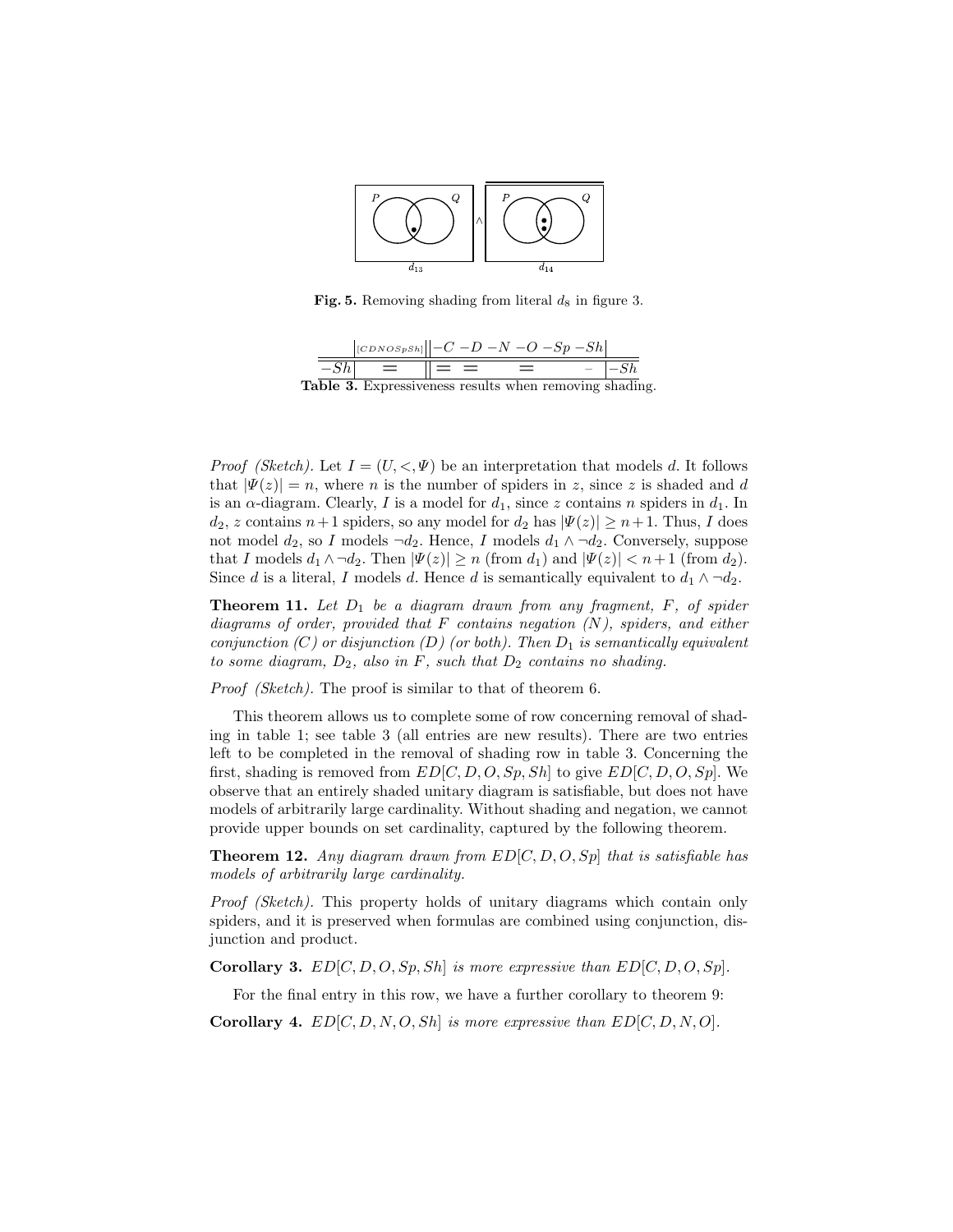#### 3.7 Removing Logical Operators

We now give a further four results concerning relative expressiveness, where we consider the removal of a logical operator from a fragment. The proofs of these results all use model theoretic arguments. First, we observe that any diagram, D, drawn from  $ED[C, O, Sp, Sh]$  that is satisfied by the empty interpretation does not contain spiders. Thus, D can make assertions such as a particular zone represents the empty set, or that elements in the set represented by one zone cannot be ordered before elements in another such set. Therefore, given a nonempty model for  $D$ , we can remove elements from the universal set (updating the interpretations of < and the contour labels appropriately) and obtain another model for D. To make this insight precise, we first define a *sub-interpretation* of an interpretation.

Definition 12 (adapted from Manzano [14]). *A* sub-interpretation *of an interpretation*  $I = (U, \langle \cdot, \Psi \rangle)$  *is an interpretation,*  $I_r = (U_r, \langle \cdot, \Psi \rangle)$  *where* 

1.  $U_r \subset U$ 2.  $\lt_r = \lt \cap (U_r \times U_r)$ *, and 3.*  $\Psi_r(c) = \Psi(c) \cap U_r$ , for each  $c \in \mathcal{C}$ .

**Lemma 1.** Let  $I = (U, \leq, \Psi)$  be an interpretation. with sub-interpretations  $I_s =$  $(U_s, \langle s, \Psi_s \rangle)$ . If  $I = I_1 + I_2$  for some interpretations  $I_1 = (U_1, \langle s_1, \Psi_1 \rangle)$  and  $I_2 =$  $(U_2, <_2, \Psi_2)$  *then* 

$$
I_s = I_{1,s} + I_{2,s}
$$

*where*  $I_{1,s}$  *and*  $I_{2,s}$  *are sub-interpretations of*  $I_1$  *and*  $I_2$  *with universal sets*  $U_1 \cap U_s$ *and*  $U_2 \cap U_s$  *respectively.* 

**Theorem 13.** Let D be a diagram in  $ED[C, O, Sp, Sh]$  such that  $(\emptyset, \langle \Psi \rangle)$  mod*els* D. Let  $I = (U, \langle \varphi, \Psi \rangle)$  *be a model for* D. Then any sub-interpretation of I also *models* D*.*

*Proof.* Again, the result proceeds by induction where the interesting case is  $D = D_1 \triangleleft D_2$ . Given that the empty interpretation models D, it also models both  $D_1$  and  $D_2$ .  $I = I_1 + I_2$  where  $I_1$  and  $I_2$  are models for  $D_1$  and  $D_2$ respectively. Given a sub-interpretation,  $I_s$ , of I, by lemma 1  $I_s = I_{1,s} + I_{2,s}$  and by assumption  $I_{1,s}$  and  $I_{2,s}$  model  $D_1$  and  $D_2$  respectively. Hence  $I_s$  models  $D_1$ .

**Corollary 5.**  $ED[C, D, O, Sp, Sh]$  *is more expressive than*  $ED[C, O, Sp, Sh]$ *.* 

To justify corollary 5, construct  $D = d_{15} \vee d_{16}$  (figure 6) in  $ED[C, D, O, Sp, Sh]$ where  $d_{15}$  is unitary, containing no spiders and fully shaded, and  $d_{16}$  is unitary, containing exactly two spiders and fully shaded. D is satisfied by the empty interpretation (this satisfies  $d_{15}$ ) and is satisfied by any model with exactly two elements in the universal set (this satisfies  $d_{16}$ ). Take any model for D with two elements and create a sub-interpretation with one element. This is not a model for D, so  $ED[C, D, O, Sp, Sh]$  can axiomatise more classes of interpretations than  $ED[C, O, Sp, Sh]$ . For corollary 6, observe that  $D = \neg(\neg d_{15} \land \neg d_{16})$  $(d_1 \text{ and } d_2 \text{ as above})$  has same models as  $d_{15} \vee d_{16}$ , so the proof is similar.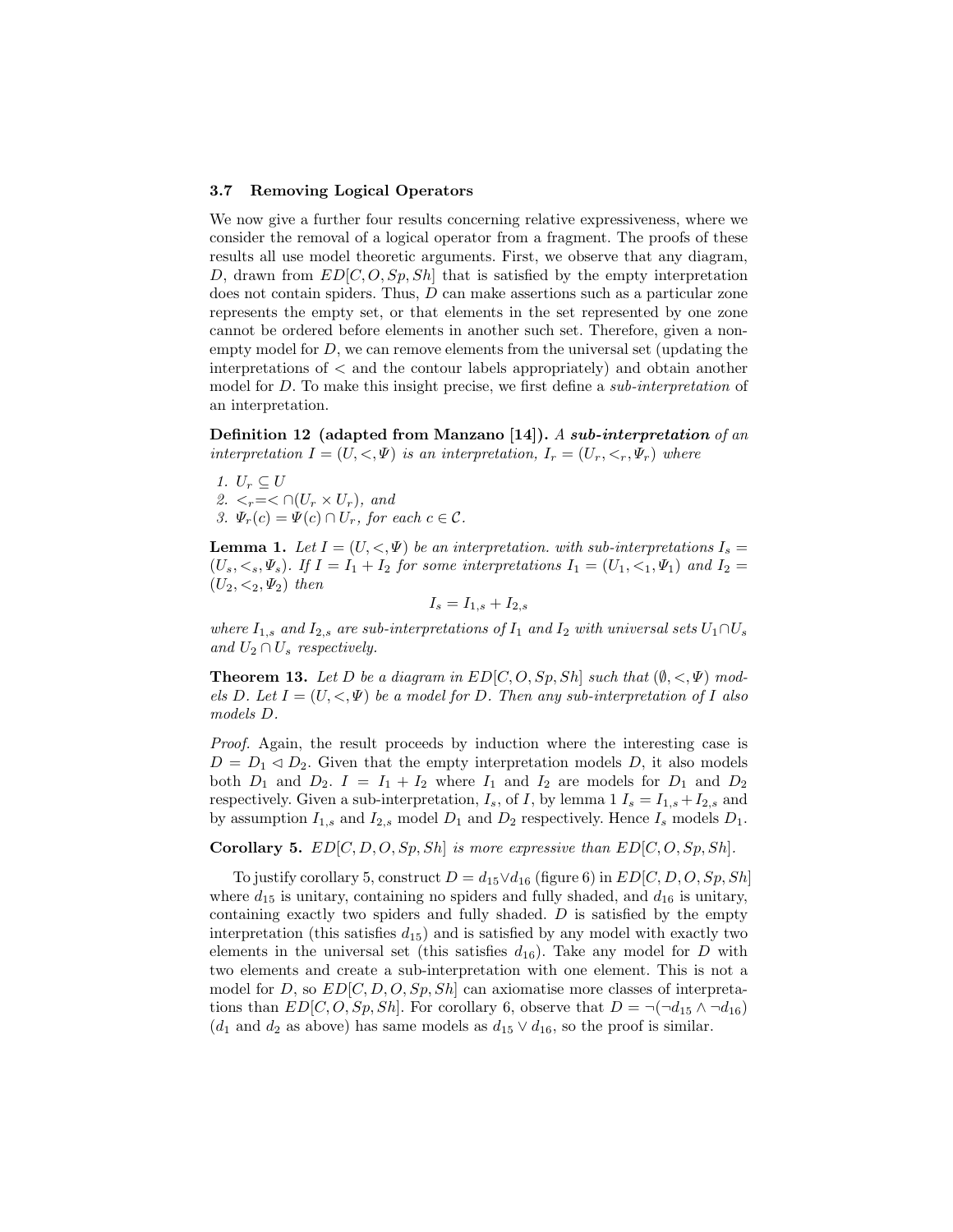

Fig. 6. An example to justify corollary 5

Corollary 6. ED[C, N, O, Sp, Sh] *is more expressive than* ED[C, O, Sp, Sh]*.*

Corollary 7. ED[C, D, N, O, Sh] *is more expressive than* ED[C, D, O, Sh]*.*

Finally, consider diagrams in  $ED[C, D, O, Sp].$ 

**Theorem 14.** Let  $D \in ED[C, D, O, Sp]$ . If D is modelled by  $(\emptyset, \langle, \Psi \rangle)$  then *every interpretation models* D*.*

*Proof (Sketch).* Any unitary diagram in this fragment satisfied by the empty interpretation does not contain any spiders. Since there is no shading (and, therefore, no missing zones), such a diagram is satisfied by every interpretation. It can be shown, by induction, that any compound diagram, D, satisfied by the empty interpretation is also satisfied by every interpretation:

**Corollary 8.**  $ED[C, D, N, O, Sp]$  *is more expressive than*  $ED[C, D, O, Sp]$ 

To justify corollary 8, observe that the unitary diagram that contains no contours and exactly one spider is modelled by every interpretation except the empty interpretation. Therefore its negation is modelled by the empty interpretation, but has no other models.

#### 3.8 Summary

Table 4a summarises the relative expressive power of fragments of the spider diagram of order logic, including the results in this paper (presented in bold typeface) and previously known results. We can use table 4a to deduce the expressive power of some fragments, due to the previously known expressiveness results. These results and deductions are presented in table 4b. Each entry identifies the expressiveness of the fragment obtained by removing syntax as indicated by the row and column heading. For example, the last row of the third column gives the expressiveness of  $ED[D, N, O, Sp].$ 

A different way to view the expressive power of a logic is to identify which regular languages it is capable of defining. It is known that  $\text{MFOL}[\langle \cdot | \text{ (equivalently, } \cdot | \cdot | \cdot | \cdot |)]$ SDoO) is capable of defining precisely the star-free regular languages [12] and we have recently shown that  $MFOL[=]$  (equivalently SD) is capable of defining precisely the commutative star-free regular languages [15] (a language is commutative if it is closed under permutation). Thus, the table 4b can be rewritten in terms of expressiveness as compared to regular languages, where ⊤ defines  $\Sigma^*$  and  $\perp$  defines  $\emptyset$  (the empty language).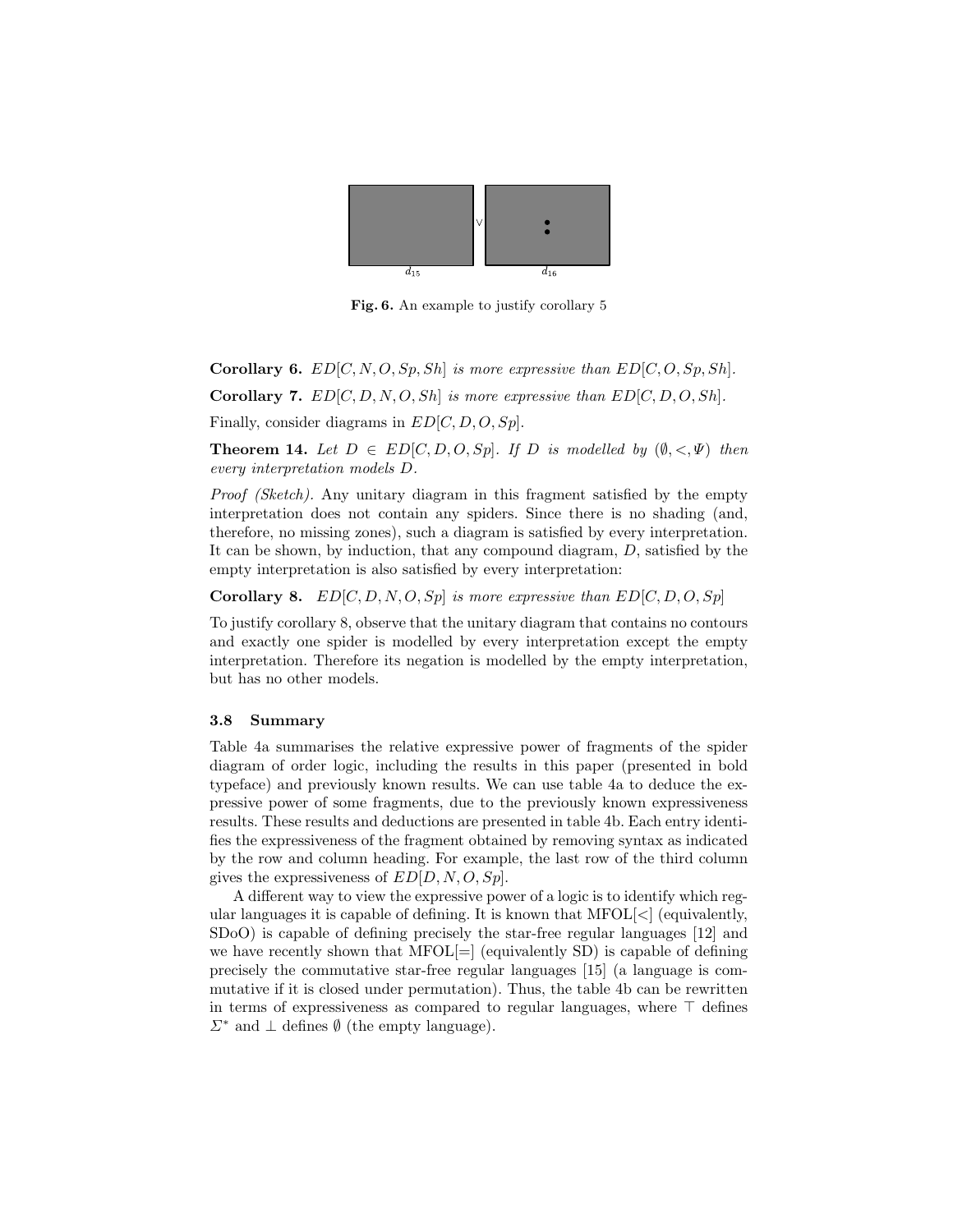|      | $\vert_{[CDNOSpSh]} \vert \vert - C - D - N - O - Sp - Sh \vert$ |  |     |                       |        |             |
|------|------------------------------------------------------------------|--|-----|-----------------------|--------|-------------|
|      |                                                                  |  |     |                       |        | $-\epsilon$ |
|      |                                                                  |  |     | $=$                   | $=$    |             |
| $-N$ |                                                                  |  |     |                       | $\sim$ |             |
|      |                                                                  |  |     | $\vert \vert < \vert$ |        |             |
|      |                                                                  |  |     |                       |        |             |
|      |                                                                  |  | $=$ |                       |        |             |

(a) Summary of results shown in this section.

|       | [CDNOSpSh]                                                                 |                                   |  |                    |                 | $-Sh$                                                             |                |
|-------|----------------------------------------------------------------------------|-----------------------------------|--|--------------------|-----------------|-------------------------------------------------------------------|----------------|
|       | $M_{\text{FOL}}<$                                                          |                                   |  |                    |                 | $M_{\text{FOL}}[=]$ $M_{\text{FOL}}[<]$ $M_{\text{FOL}}[<]$ - $C$ |                |
| $-D$  | $M_{\text{FOL}}<$                                                          |                                   |  |                    |                 | $\text{MFOL} =  \text{MFOL}  <  \text{MFOL}  <   - D$             |                |
| $-N$  |                                                                            |                                   |  |                    | $M_{\rm FOL} =$ | $M_{\rm FOL}$                                                     |                |
|       | $M_{\text{FOL}} =$                                                         | $ $ MFOL $ =$ MFOL $ =$ MFOL $ =$ |  |                    |                 | $MFOL$ $MFOL$ =                                                   | $-\mathcal{O}$ |
| $-Sp$ | $\text{Mrot}[\leq]$ $\vert\vert$ MFOL $[\leq]$ MFOL $[\leq]$ MFOL $[\leq]$ |                                   |  | <b>MFOL</b>        |                 |                                                                   | $S_{D}$        |
|       | $-Sh$   MFOL $[<]$   MFOL $[<]$ MFOL $[<]$                                 |                                   |  | $M_{\text{FOL}}$ = |                 |                                                                   | $-Sh$          |

(b) Expressiveness in terms of classes of symbolic logic. Table 4. A summary of the presented results.

#### 4 Conclusion

The key results in this paper concern the relative expressiveness of fragments of spider diagrams of order. Perhaps surprisingly, we have shown that spiders and shading can each be removed from certain fragments whilst maintaining expressiveness. The model theoretic analysis we have provided for some of the fragments also provide insight into the kinds of statements that the diagrams in these fragments can make. Whilst we completed 14 of the 36 entries in table 1, 5 gaps remain. We conjecture that the two missing entries in the  $-N$  row will  $be <$ , but this is not clear. A difficultly with analysing these two cases stems from the fact that there is no analogy to De Morgan's Laws for negation and  $\triangleleft$ . Thus, in fragments containing N and O, there are no obvious normal forms that explicitly reflect the semantics of the diagrams.

The proof strategies used throughout the paper are likely to adapt to other systems, such as the Euler/Venn logic. Whilst this logic is less expressive than spider diagrams, its strong syntactic similarity justifies our claim. Moreover, the kinds of results we have provided concerning when the removal of syntax impacts expressiveness may well provide a basis for similar conjectures in Euler/Venn and other related notations. We expect to use these results when developing more expressive notations based on SDoO: they will inform us about what syntax it is necessary to include. Our immediate plans involve extending SDoO to a monadic second order logic, since MSOL is capable of defining precisely the regular languages.